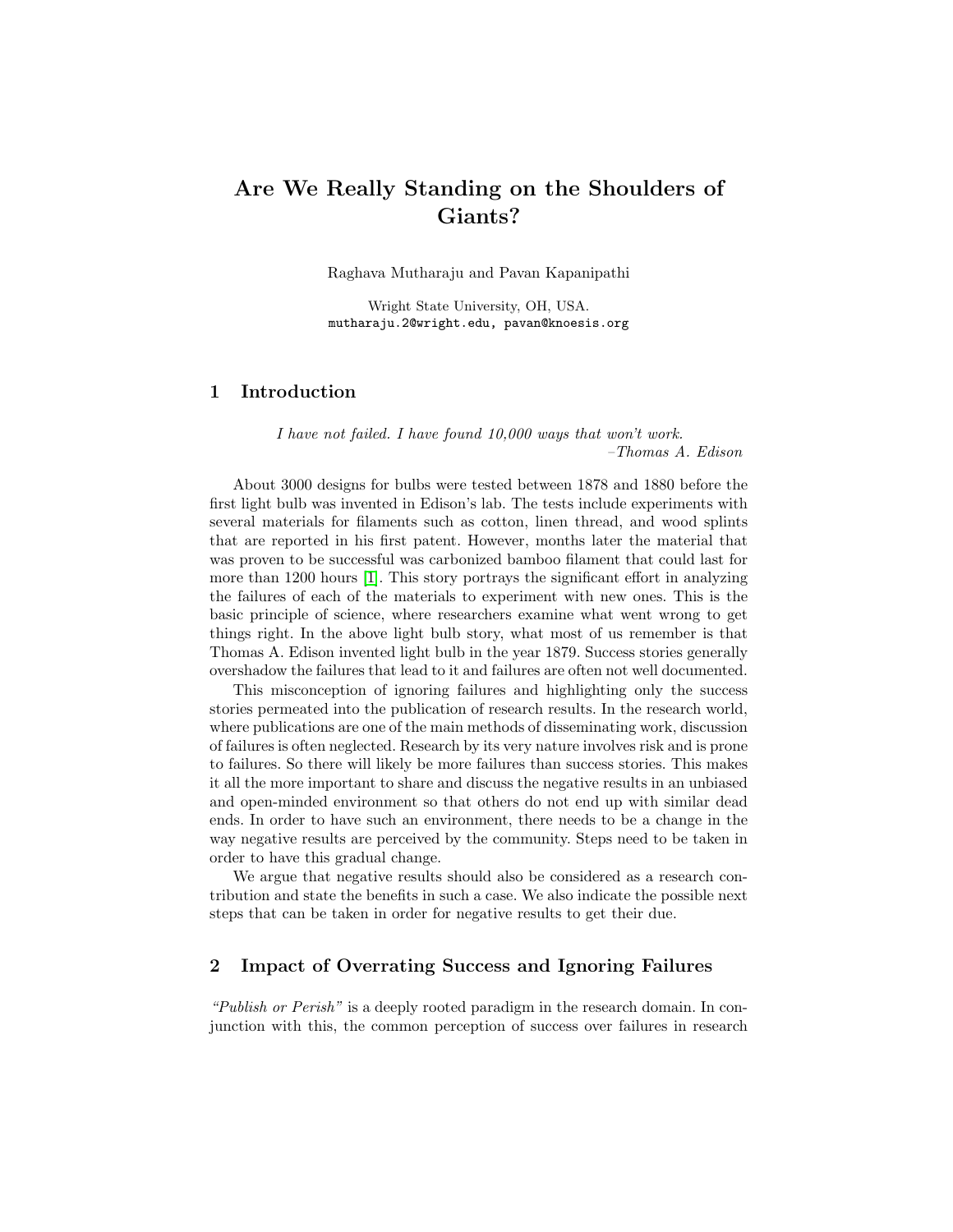#### 2 Raghava Mutharaju and Pavan Kapanipathi

publications has introduced the "fear of failure" in researchers. The exact opposite emotion is required to perform high impact and high quality research. This fear of failure has in turn led to a chain of problems that include:

- Selective publishing of results: Due to the pressure of publishing positive results, researchers opt to select a part of the results that supports their hypothesis and ignore the negative results. This is not only a problem in the data driven areas of computer science research, but also a significant challenge in other areas of research such as medicine and psychology [\[2\]](#page-3-1).
- Irreproducibility: Researchers find it hard to reproduce the results of a published paper either due to the lack of information or as a consequence of selectively published results. This research hence would have no value and can be considered as waste of time and effort for the authors and the researchers who intend to reproduce the results.
- Wastage of research funds: United States federal government spent around \$30 billion dollars in 2013 for basic scientific research [\[4\]](#page-3-2). Sequestration has already cut down the funds that is allocated for research purposes. Irreproducible and selectively published research eat up a part of these funds that can be better utilized for quality research that also includes negative results.
- Reinventing the wheel of negative results: Research extends the stateof-the-art and helps in the advancement of knowledge. However it is not uncommon that the proposed solution to a problem does not work as well as expected. It could very well be that this solution was already tried and tested by other researchers in the field but has not been published. Significant time, effort and funds are consumed in the process of reinventing this wheel of negative results.

# 3 Encouraging Negative Results

Positive results are helpful in determining what to do and how to do; whereas negative results are useful to know what not to do. Furthermore, negative results can help in mitigating the limitations introduced in Section [2.](#page-0-0) Although having a workshop on negative and inconclusive results is a good start, more needs to be done in order to integrate discussion of negative results into the mainstream. Here we list some possible steps that can be taken in this regard.

#### 3.1 Negative Results are a Contribution

A submission to the research track of conferences such as ISWC and ESWC will be evaluated based on its contribution to the state-of-the-art. For a submission to be determined as a research contribution, it should not depend on the type of results obtained in the work. Irrespective of whether the results are positive or negative, the quality of the work should be determined based on appropriate review criteria. We need a different set of review criteria for assessing the quality of negative results. Existing review criteria are more in favor of positive results.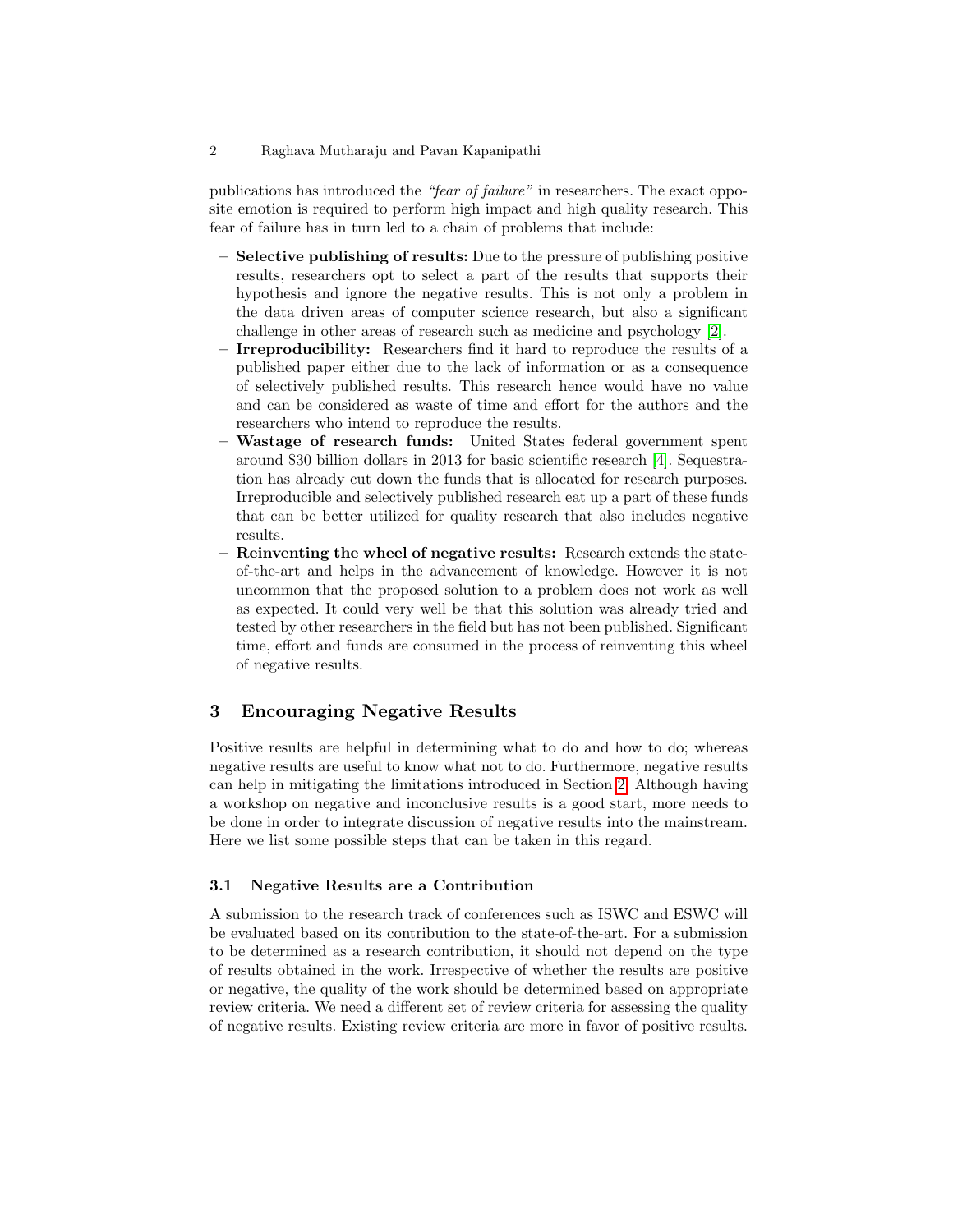On the other hand, encouraging the submission of negative results opens up the possibility of conference submissions over flooded with negative results since generally there are more dead ends than positive results in research. Strict metrics for judging the quality of negative results should be put in place. Following criteria can be used to determine the quality of negative results.

- 1. Quality of proposed solution: Sometimes the most obvious solution to a problem need not be the most efficient or suitable. Since the solution is quite obvious, this is a potential pitfall for researchers to go through the same route and hit a dead end. Although determining how obvious a proposed solution (that lead to negative result) is subjective, experienced researchers (reviewers) should have a fair idea about the obviousness of a proposed solution. So the more obvious a solution is, higher is the quality of negative result that was a consequence of the proposed solution.
- 2. Scale of failure: A failure on larger scale should be avoided. So higher is the amount of time, effort and funds that were invested into the proposed approach that lead to the negative result, higher is the quality of negative result.
- 3. Lessons learned: The primary purpose of publishing negative results is to describe the lessons that were learned from the proposed approach. The quality of negative results depends on the number and the quality of lessons learned.
- 4. Impact on related work: Discussion of the following question will be helpful to the community: "Given that a particular approach gave negative results for a particular problem, is it also the case that this approach gives negative results to related problems or similar problems in other domains?"

Furthermore, in order to assess the impact of these negative results it would be important for researchers to come up with a criteria that translates to the number of researchers who can avoid taking the dead end path (Reinventing the Wheel of Negative Results) or learning from "what went wrong".

Long term impact of this encouragement and in turn the utility of negative results overtime can be checked by using citations of papers published. More citations would mean that several other researchers in the community were able to make use of the lessons learned from the approach that lead to negative results.

#### 3.2 Open Reviews

Quality of reviews at conferences has consistently been a topic of debate. Since modern researchers are prone to accept positive results, conferences open to negative results must consider having an open review system (e.g. Semantic Web Journal [\[3\]](#page-3-3)). This not only encourages accountability of reviewers but also provides an open grounds for discussion on the value of negative results if they are ignored by the reviewers. This transparency would reduce the "fear of failure" among researchers.